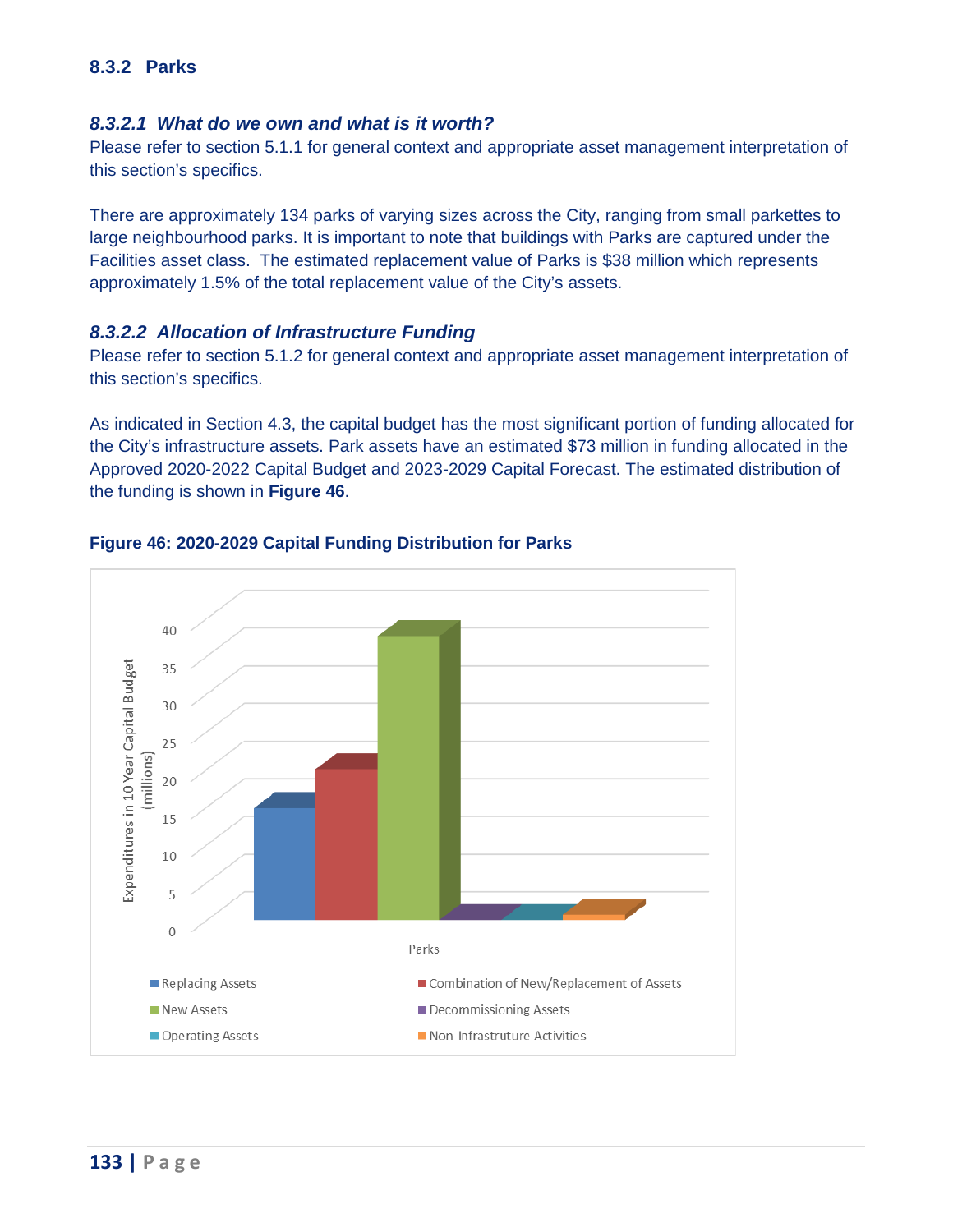The City also spends money on infrastructure through its annual operating budget. **Table** *7* in Section 4.3 provides a summary of the planned expenditures in the 2020-2022 operating budget. Approximately \$870,000 or 0.5% of the operating budget is considered to be directly related to treating Park assets. For example, the Parks operating budget includes \$105,000 for treating playgrounds each year.

## *8.3.2.3 Rehabilitation or Replacement Strategies*

 Please refer to section 5.1.3 for general context and appropriate asset management interpretation of this section's specifics.

Park assets are treated when they fall below the target performance for the respective component. In general, components with a higher consequence of underperformance (playgrounds, structures, etc.) have a higher target performance than those with a lower consequence of underperformance (i.e. benches, fields, etc.).

## *8.3.2.4 Lifecycle Management Activities*

 Please refer to section 5.1.4 for general context and appropriate asset management interpretation of this section's specifics.

For Park maintenance the following lifecycle management activity options exist, but are not limited to:

• Localized repairs

For Park rehabilitation the following lifecycle management activity options exist, but are not limited to:

• Components replacements (e.g. benches, signs, playgrounds, etc.)

For Park reconstruction the following lifecycle management activity options exist, but are not limited to:

• Park reconstruction

 The Waterloo DSS is used to forecast the Parks asset class performance and corresponding expenditure over a 25-year span. Once the forecast activities are within the one to three year span, SMEs determine the appropriate treatment within the forecasted general categories above. In doing so, all available information relating to the items listed in **Table 10 and Table 11** is considered by the SMEs in order to determine the treatment of optimal cost/benefit to the community. It is not atypical to adjust treatments and costs from the original forecast. This is because more information becomes total projected performance and expenditure for the year are not impacted. This is because the limits available closer to the start of the project (i.e. through surveying, detailed design, etc.). However, the of scientific forecasting occur at the aggregate level of asset class performance and spending.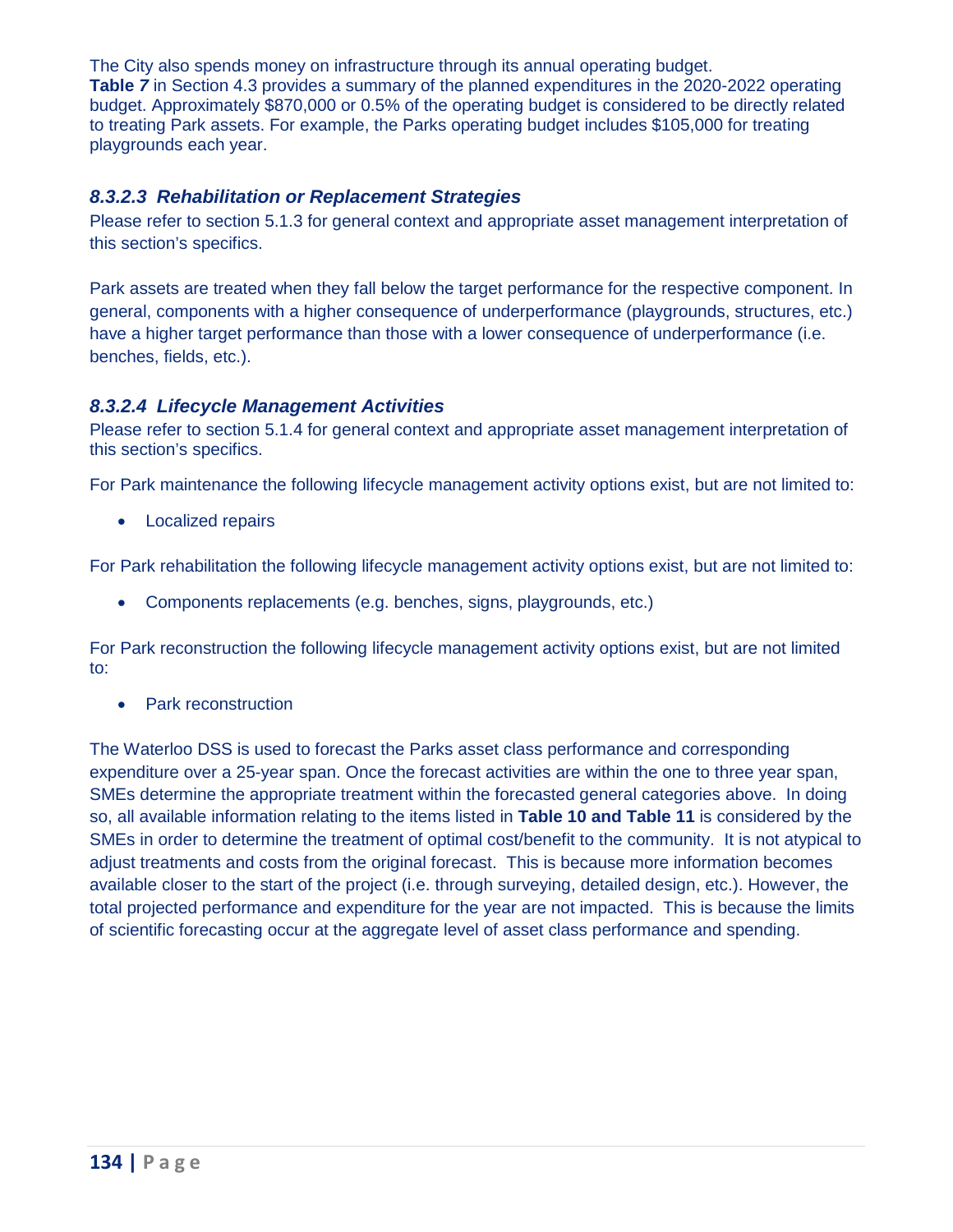# *8.3.2.5 Level of Service*

 Please refer to section 5.1.5 for general context and appropriate asset management interpretation of this section's specifics.

### **8.3.2.5.1 Current Performance and Projected impact of Budgeted Capital Expenditures**

 Currently about 55% of Parks assets have poor and very poor performance profiles. The average performance profile over the next 25 years, which is anticipated to be unacceptable to most stakeholders. The portion of asset class with fair, good, and excellent performance profiles fluctuates around 35% over the 25-year span. The remaining portions of the asset class have poor or very poor annual budgeted capital expenditures of approximately \$1.4 million will result in a decline in the performance profiles for the same time span as shown in **[Figure 47.](#page-2-0)** 



<span id="page-2-0"></span> **Figure 47: Annual Performance of Park assets in the Budget Scenario** 

### **8.3.2.5.2 Target Performance and Required Expenditures**

 achieve the target performance profile of the Parks asset class. The portion of asset class with fair, good, and excellent performance profiles fluctuates around 65% over the 25-year span as illustrated in **[Figure 48](#page-3-0)**. The remaining portions of the asset class have poor or very poor performance profiles for the same time span. An average annual expenditure of approximately \$2.9 million over the next 25 years is required to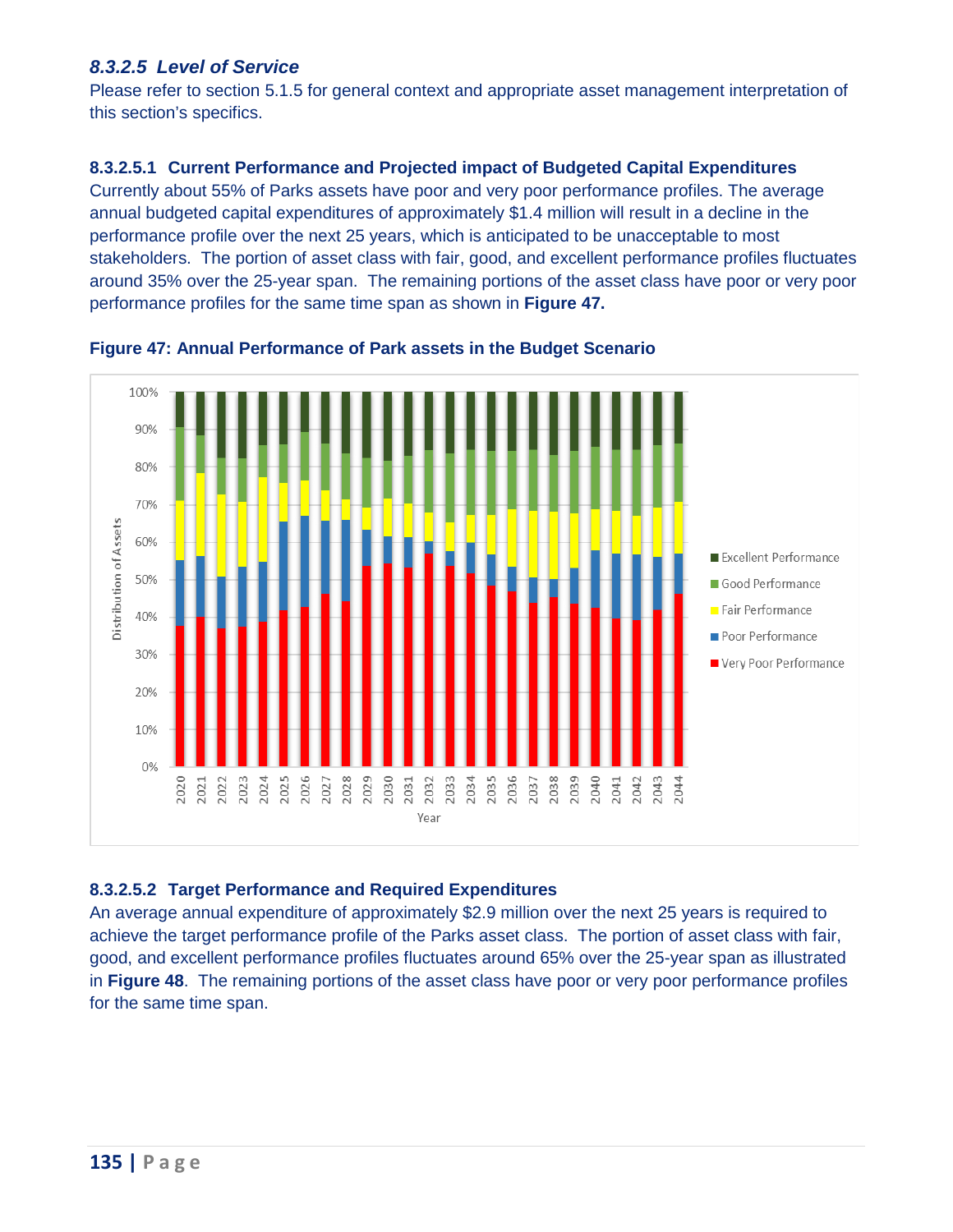

## <span id="page-3-0"></span> **Figure 48: Annual Performance of Park assets in the Target Scenario**

### **8.3.2.5.3 Ontario Regulation 588/17**

 Service levels are defined in two terms, community levels of service and technical levels of service. O. Reg. 588/17 identifies specific metrics for core assets that municipalities must report on however metrics will be developed and included in the 2023 AMP. These will be as necessary, sub-sets of the metrics for non-core assets are to be developed by each municipality. As a non-core asset, Parks comprehensive Level of Service already developed by the City, as shown in the previous two sections.

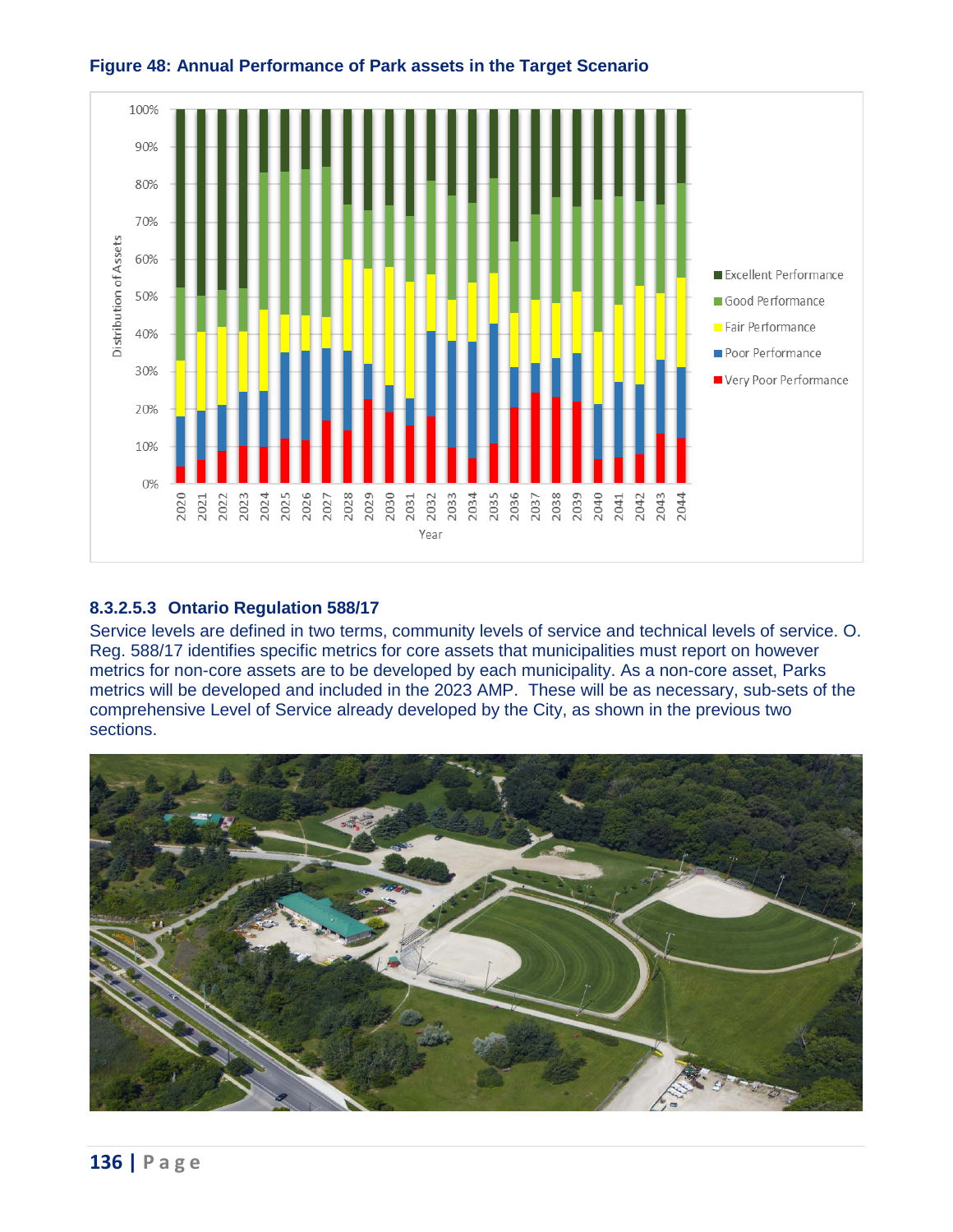## *8.3.2.6 Demand Management Plan*

 Please refer to section 5.1.6 for general context and appropriate asset management interpretation of this section's specifics.

 expectations, technological changes, economic factors, and environmental awareness. Demand for new services is driven by various factors such as climate change, population change, regulatory requirements, changes in demographics, seasonal factors, consumer preferences and

 assets, providing new assets, and demand forecasting. Demand management practices can include Demand will be managed through a combination of managing existing assets, upgrading existing non-asset solutions, insuring against risks and managing performance.

The Waterloo DSS will be used to assist Parks SMEs in demand management planning.

# *8.3.2.7 Risk*

 Please refer to section 5.1.7 for general context and appropriate asset management interpretation of this section's specifics.

Risk related to the Parks asset class is managed through:

- SME knowledge and expertise
- Data-driven decision making
- Performance and expenditure forecasting

 This three-pronged approach ensures that Parks' Level of Service (i.e. performance) supports the community's socioeconomic growth over the short and long term. The Waterloo DSS allows staff to ensure that the future probability of underperforming infrastructure and its consequences is minimized.

 All corporate information related to Parks asset management is centralized within the Waterloo DSS, allowing staff to make comprehensive and informed decisions. The ability to forecast the effects of In addition to their inherent expertise, in order to minimize risk, SMEs always consider a wide range of factors during infrastructure decision-making processes, the core of which are included in **Table 11**. contemplated decisions increases the reliability of the infrastructure's future performance.